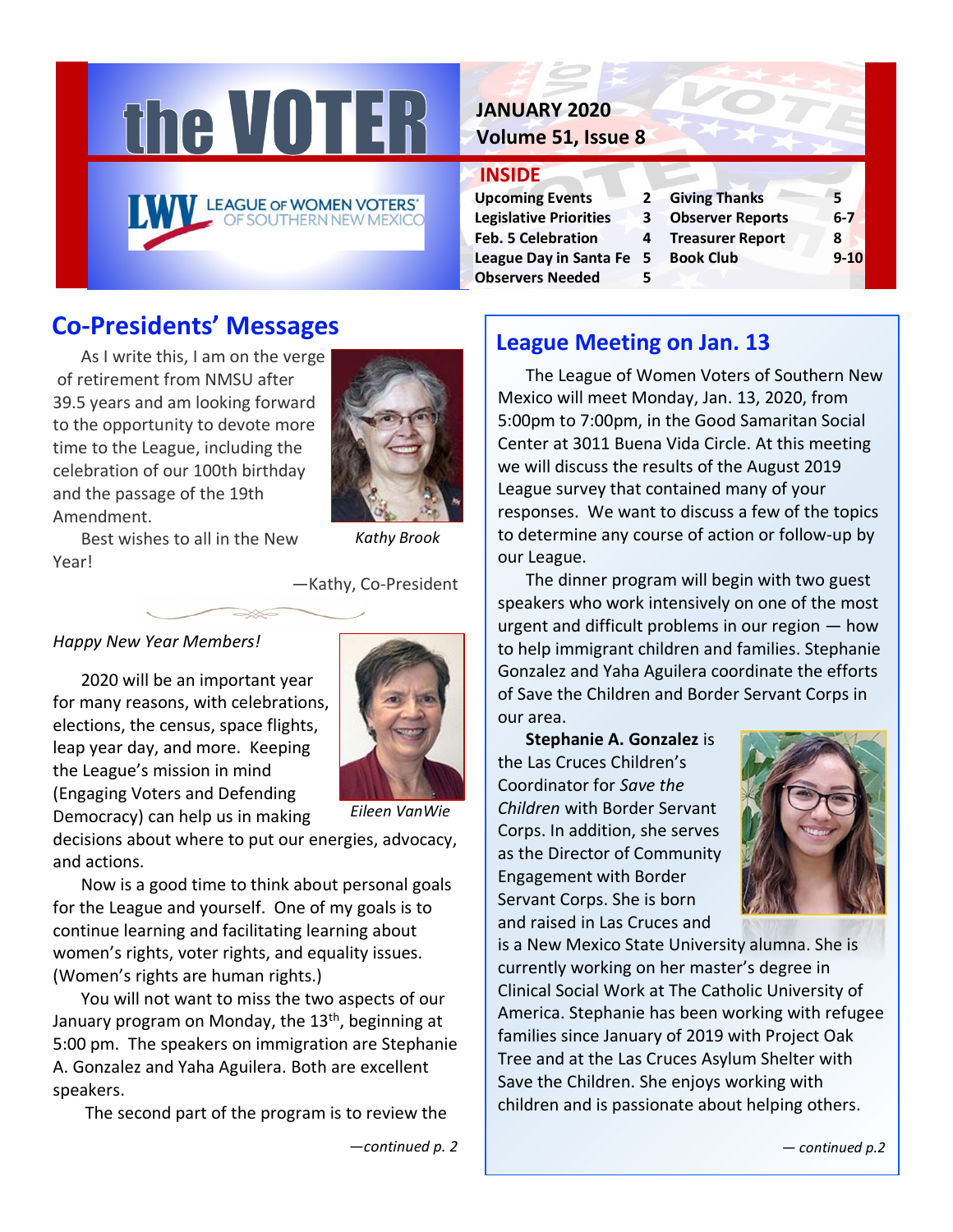# **Co-Presidents' Messages (cont.) UPCOMING EVENTS**

League survey information received last fall from our members. It was sent out to everyone on October 15<sup>th</sup>. We'll get it resent so you may review it before the 13<sup>th</sup>.

Information has been previously sent about several events celebrating the 100<sup>th</sup> anniversary of the League of Women Voters and of women's suffrage in 2020. Our League meeting on Saturday, February 15, 10:00-2:00 at Good Sam is our program planning meeting. The League program is the education and advocacy platform that we adopt to move our mission forward.

The LWV US defines League principles and program. "The principles are concepts of government supported by the League and are the authorization for adoption of national, state and local program. . . The program shall consist of action to implement the principles and those governmental issues chosen by the convention for concerted study or concurrence and action." The LWV US Board asks us to share information on how our work will impact the *Campaign for Making Democracy Work*, with a focus on redistricting, voting rights, improving elections, and campaign finance/money in politics. Please mark your calendar for joining us on this day: Saturday, February 15, 10:00 am - 2:00 pm.

The holidays are a time of many emotions - joy, sadness, anxiety, love, and more. Please take time to care for yourself and take time to spend with family and/or friends you enjoy.

> —With warm regards, Eileen VanWie, Co-President

# **League Dinner Meeting (cont.)**

**Yaha Aguilera** was the Site Director at Las Cruces Asylum Shelter (the old Armory) and currently serves as the Senior Coordinator U.S.-Border Response for *Save the Children*, working alongside Border Servant Corps. Yaha has a double major in graphic design and advertising from The University of Texas at El Paso.



She has always had a passion for social work and using her degree as a voice and platform for those whose voice can't be heard.

As always, feel free to host a guest at the meeting. If you plan to eat, Let Cindy Murrell know with your RSVP.

### **JANUARY 2020**

**Jan. 8: Coffee & Action Club**, 9:30-11:00 am, NMSU Barnes & Nobel, Univ. Ave.

**Jan. 9: LWVSNM Board Meeting**, 11:30am-2pm, Branigan Library Board Room (new time)

**Jan. 9: Immigration Committee**, 2-3pm, Branigan Library Board Room

◆ Jan. 13: LWVSNM Dinner Meeting, 5-7:00 pm, Good Samaritan: Stephanie Gonzalez and Yaha Aguilera to speak on immigration; email your dinner RSVP to Cindy Murrell [cmurrell@nmsu.edu](mailto:cmurrell@nmsu.edu)

#### **FEBRUARY 2020**

- **Feb. 5 – Reception for National LWV CEO Virginia Kase**, 5:30 pm, Rio Chama Steak house, 414 Old Santa Fe Trail, Santa Fe (p. 4)
- **Feb. 6 – League Day at the Roundhouse,** Santa Fe, State Capitol Bldg., 2 pm (p. 5)
- **Feb. 8 – League Valentines High Tea**, 2:30 pm, Bite of Belgium, RSVP by Feb. 1-send check to our mailing address; Wear costumes!
- **Feb. 15 – LWVSNM Annual Planning Mtg**, 10am-2 pm, Good Samaritan Social Center
- **Feb. 22 – Suffrage Celebration & Walk,** 10am, Plaza de Las Cruces; Wear costumes!

# *LEAGUE OF WOMEN VOTERS OF SOUTHERN NEW MEXICO BOARD:*

**Kathy Brook & Eileen VanWie – Co-Presidents Cindy Murrell – Vice President, Events & Speakers Cindy Murrell & Mary Ellen Kebbel - Interim Secretary Erika Graf-Webster – Youth Engagement Director Bob Burn – Treasurer Kim Sorensen – Member-At-Large Vicki Simons & Dale Yeo – Voter Services Directors Maryellen Kebbel and Laura Harper – Membership Directors**

**Jo Galván Nash – Public Relations Director**

**P.O. Box 15142 • Las Cruces, NM 88004 575.524.VOTE (8683) [www.lwvsnm.org](http://www.lwvsnm.org/)**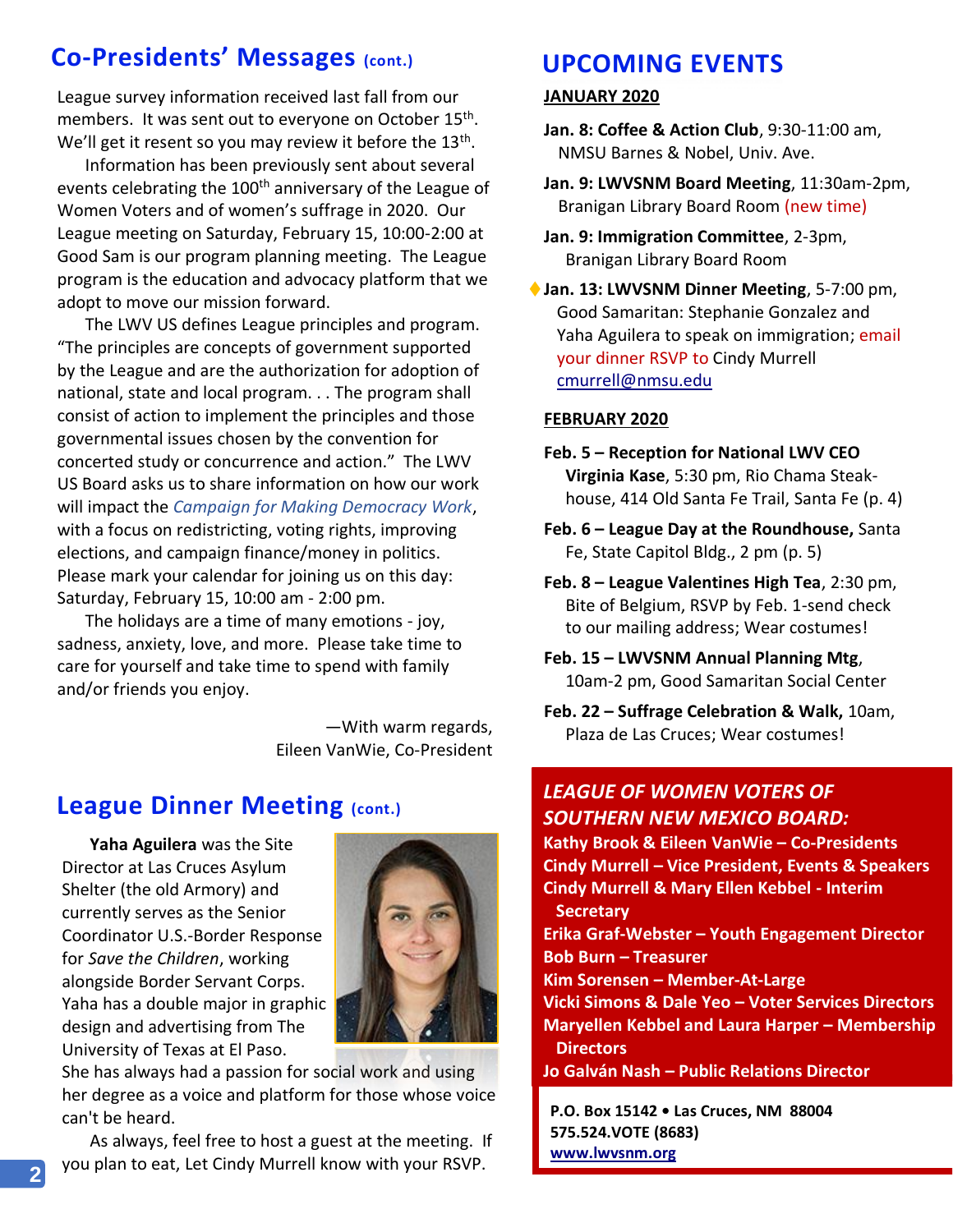# **Legislators Ready for 2020 Session**



Three of Doña Ana County's legislators attended the recent LWVSNM dinner, providing their perspectives of what to expect at the upcoming Legislative session. Senators Joseph Cervantes and Bill Soules, both Democrats, and Rep. Willie Madrid (D), attended, while Rep. Angelica Rubio (D) also sent an email regarding her priorities, including the end to privatization of prisons.

In addition to their priorities, the lawmakers shared their thoughts on the League's priority list (see below), which is very much in line with what they also endorse.

One topic that did not have complete consensus among the legislators was whether additional revenue from the state's permanent fund should be directed to early childhood education. All three acknowledged their support to educational funding, but whether the permanent fund should be the funding source is up for debate. They remarked that in the last session millions of additional funds were earmarked for public education.

Another topic that may come up in the session is whether to pay our legislators a salary. The 2020 session will be Jan. 21-Feb. 20 and the items of focus come from the Governor's "call" and will be budgetary in nature. Follow legislation and committee meetings at [https://nmlegis.gov/.](https://nmlegis.gov/)



*Top: Rep. Willie Luna addresses League members about potential Legislative issues. Right: Also in attendance were Sen. Bill Soules (standing) and Sen. Joseph Cervantes.* 



### **League of Women Voters of Southern New Mexico Priorities for the 2020 New Mexico Legislative Session**

**Redistricting – Reform New Mexico's Redistricting Process.** The League of Women Voters in New Mexico is approaching New Mexico policy makers with a proposal to initiate a discussion about how we can make the 2021 redistricting process fairer and more transparent. We support an independent redistricting commission but are open to supporting other models.

**Accessing the Permanent Fund for Early Childhood Education.** The League feels that there are adequate funds in the permanent fund to provide funding for a vital part of our education system. We must improve educational outcomes in the state and establishing this badly needed program would make great progress toward this goal.

**Solar Tax Credit.** New Mexico's solar tax credit expired in 2016. During the 2019 legislative session the League supported SB18, the New Solar Market Development Tax Credit, which would support an income tax credit for 10% of the solar installation costs at a home or business with a maximum annual allowance of \$5 million for the program. We advocate this be reintroduced and passed.

**Reproductive Rights** – Making a woman's right to choose New Mexico law.

**Tax Reform & Funding** – Making Our Tax System Fairer and Generating Revenue. We expect the House will attempt to restore the parts of last year's HB6 that was removed last year by Senate Finance Committee and we advocate that the Senate support the proposed changes. This will restore much needed additional revenue.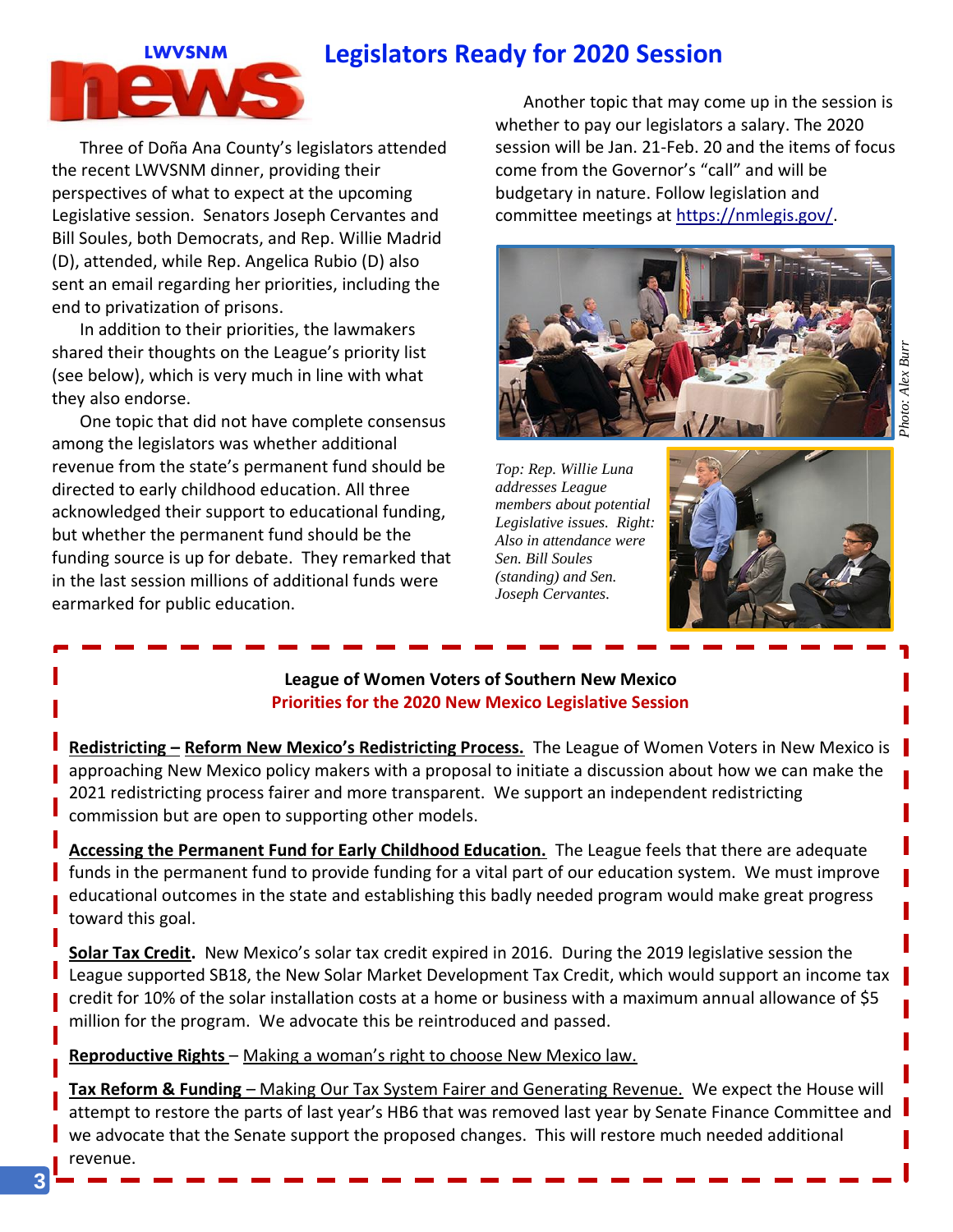# **The 100-Year Minute**

These 100-Year Minute snippets of history were written by State League Member Susan Haase and give historical perspectives of the 19th Amendment. Look for these in *The Voter* newsletter each month.



100 years ago, women's suffrage – the right to vote in an election – became a reality with the 19th Amendment to the Constitution. The women who campaigned for this right to vote were called "Suffragists."

One of their earliest efforts was a Declaration written in 1848 by Elizabeth Cady Stanton which sounds pretty familiar at the very beginning: *We hold these truths to be self-evident: that all men and women are created equal…"* The difference is that "women" has been added. It concludes with the demand that women have immediate admission to all the rights and privileges which belong to them as citizens of the United States.

Newspapers and journals at the time called this idea "ridiculous," but suffragists' meetings began being held in state after state to continue the discussion. With time, what was once called "ridiculous" became the 19th Amendment to the Constitution.

# **UPCOMING CELEBRATIONS FROM LEAGUE OF WOMEN VOTERS NEW MEXICO**

[More info on state website [www.lwvnm.org](http://www.lwvnm.org/) or LWV LaPalabra]

## **Wednesday, February 5, 5:30-7:30 pm**

LWVNM Legislative Reception Rio Chama Restaurant, 414 Old Santa Fe Trail (two doors north of the Roundhouse)

#### **Honored Guest:**

Virginia Kase, CEO, League of Women Voters of the United States Network with fellow members, legislators, and some invited guests! Packets of materials for League Day will be available at the Reception February 5 and at the LWVNM table in the West Hall of History at the NM Capitol after 8 am on February 6.

Members may wish to attend committee hearings before proceeding to the House or Senate floor sessions. Special legislative memorials celebrating the League's 100th Anniversary and the Suffrage Centennial will be presented in both the House and Senate. Some of our League leaders will be seated behind the rostrum in the Senate.

#### **Accommodations:**

The Desert Inn is the most convenient, most affordable place to stay since it is on the same block as the State Capitol and the Rio Chama Restaurant. The hotel is offering a special rate of \$59 plus tax per room for one or two people. Parts of the hotel are still under renovation, but the rooms we have blocked have been completely renovated. You can request double queens or a king-sized bed. If we fill 10 rooms, the hotel will waive the \$8 parking fee. Non-guests pay \$10 a day.

**Mention League of Women Voters to take advantage of this rate.**

Call 505 982-1851 to make a reservation. They will hold your room with a credit card number.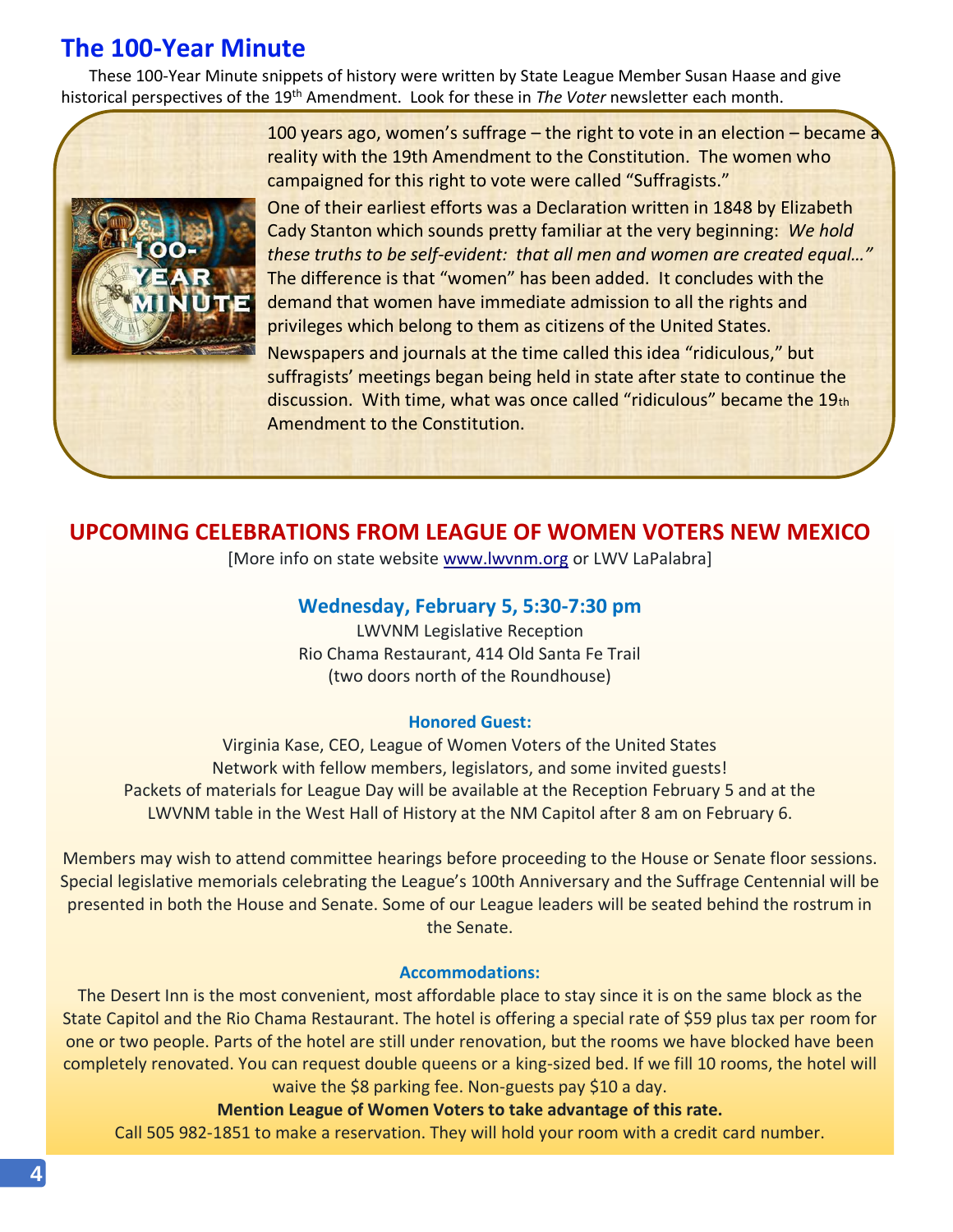**Celebrate the 100th Anniversary of the League of Women Voters and Women's Suffrage**

**New Mexico State Capitol Thursday, February 6, 2020**

*Sponsored by* **League of Women Voters of New Mexico Empowering Voters - Defending Democracy**

# **Public Program: 1- 2 pm in the Rotunda**

Governor Michelle Lujan Grisham, elected officials, and representatives from various of our partner organizations Enjoy NM's suffrage flag cake and entertainment

> **Legislative Committee Hearings** 8 am -10:30 am

**Exhibit Tables: West Hall of History, 8 am-3 pm** Special legislative memorials in House and Senate late morning

# **Program, Entertainment and Refreshments 12:30-2pm**

State House Rotunda

*For more information, contact Meredith Machen, [projects@lwvnm.org,](mailto:projects@lwvnm.org) 505 577-6337 [www.lwvnm.org](http://www.lwvnm.org/)*



# **Volunteers Needed for Observer Corps**

The League continues to seek a volunteer who could spend a short amount of time each month coordinating the Observer Corps and/or someone who would attend City Council meetings and write a report once a month for The Voter.

**Please contact Eileen VanWie [\(vanwieek@yahoo.com\)](mailto:vanwieek@yahoo.com) or Vicki Simons [\(vrsimons@comcast.net\)](mailto:vrsimons@comcast.netl.com).** If you are unable to attend the meetings in person (which is preferable so that our faces and organization are visible) you can watch meetings on your schedule by watching the taped meetings online.



• **SUSAN SCHMUGGE** has coordinated the important Observer Corps group for the League! She is moving out of New Mexico and will be missed.

• **KATHY BROOK** has provided nearly 40 years of educational service to NMSU and its students. She is retiring but remains as our Co-President.

If you'd like to recognize or thank someone who has done something that supports our organization, please email the information (photos, too) to Jo Galván Nash at [jogalvan.nash@gmail.com.](mailto:jogalvan.nash@gmail.com)

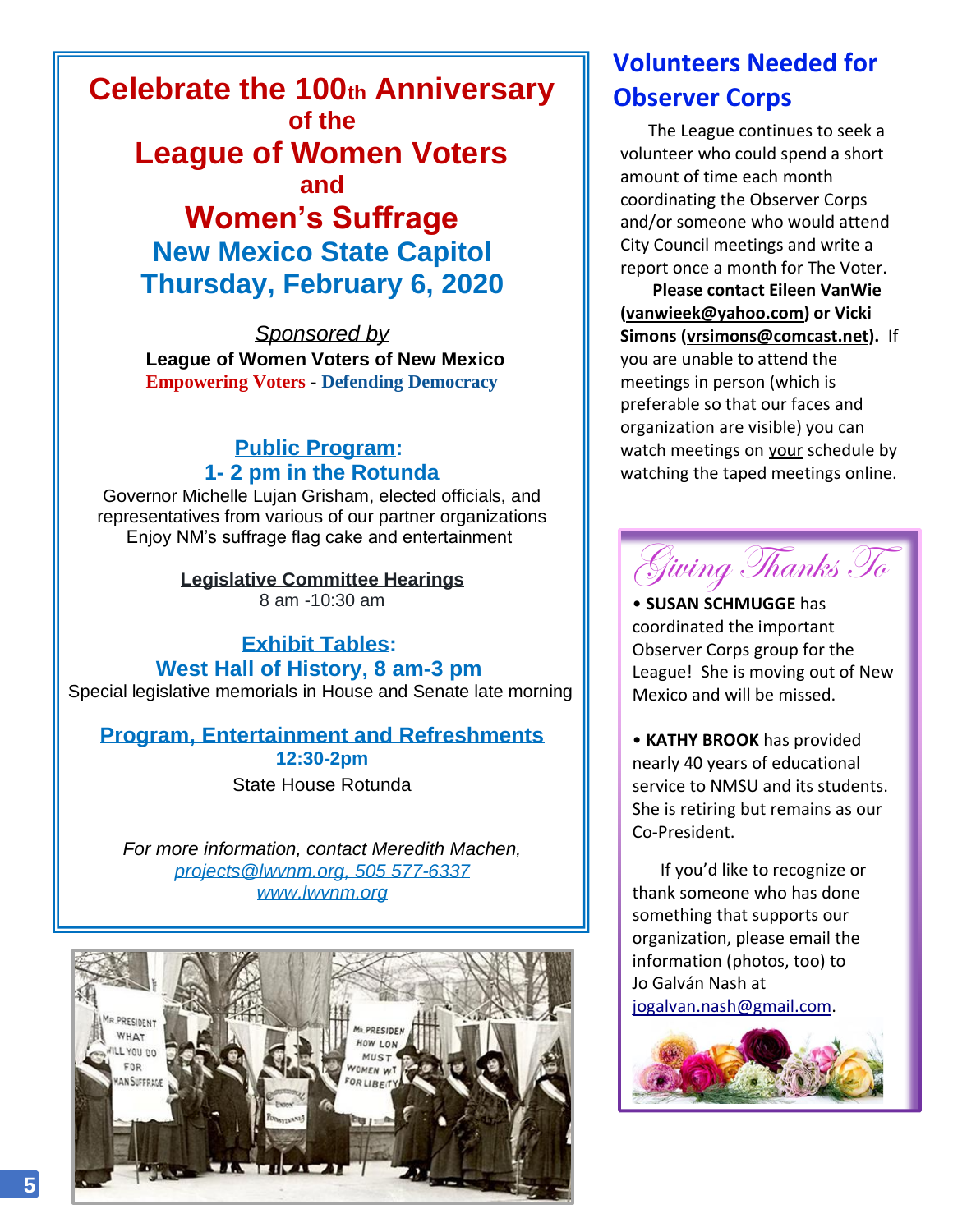

## **Mesilla Valley Public Housing Authority (MVPHA) • Regular Meeting**

Nov. 19 and Dec. 17, 2019 Observer: Beth Bardwell

*Three members present; No members absent.* 

## **MVPHA unanimously amends the Housing Choice Voucher Administrative Plan Standards regarding the number of bedrooms and amount of subsidy for families of different sizes and compositions.** Resolution No. 2019-16.

Federal regulations require PHAs to provide a subsidy for the smallest number of bedrooms to house a family without overcrowding. The amended change to the current administrative plan will now permit a family of two, consisting of a single parent and child under five years of age, to live in a two-bedroom apartment instead of a one-bedroom apartment. This change reverses the standards that had been in place for 18 months requiring a single parent and child to rent a one-bedroom house. The decision was based on the MVPHA funding levels and lack of availability of one-bedroom rentals.

## **MVPHA unanimously amends the Section 8 New Construction Tenant Selection Plan (aka admissions policy) for Jardines Verdes (40 multifamily units) to require leases to describe specific protections for domestic abuse survivors in compliance with Violence Against Women Act (VAWA).** Resolution No. 2019-17.

VAWA provides that PHAs cannot evict or deny housing voucher assistance to a victim of domestic abuse for criminal activity related to domestic violence, dating violence, or stalking, unless it can show an "actual and imminent threat" to other tenants or staff if assistance is not terminated. VAWA means that a housing authority cannot refuse to rent to you just because you are or were a victim of abuse. VAWA means that you cannot be evicted from public housing just because of your abuser or your abuser's actions. If you and your abuser live together, the housing authority can evict your abuser for his or her acts of abuse, but you must be allowed to stay.

## **MVPHA unanimously amends procurement policy to comply with new federal regulations governing procurement or purchase of goods and services**. Resolution 2019-19.

In general, the federal regulations substantially increased the monetary thresholds for petty cash purchases (up to \$2000), small purchases (up to \$60,000), and Board approved purchases (>\$60,000).

## **Obligation of 2019 Capital Funds (\$558,686) on hold pending portfolio analysis of whether to reposition MVPHA's four public housing developments (294 units).**

Every year PHAs are allocated capital funds to spend on modernization and/or rehabilitation of public housing development. In general, federal funding is insufficient to meet older public housing rehabilitation needs. The Department of Housing and Urban Development is encouraging PHAs to determine if "repositioning" their public housing units could better meet their affordable housing needs. PHAs can voluntarily choose to reposition their units through the Rental Assistance Demonstration (RAD), voluntary conversion, disposition or demolition through Section 18 or the retention of public housing assets after a Declaration of Trust release. The analysis will be discussed at the January Board meeting.

## **MVPHA seeks \$300,000 in funds from the City's Community Development Block Grant program to upgrade Oak Street Development (22 units for Veterans with support service).**

The City of Las Cruces receives federal funding annually from the Department of Housing and Urban Development to fund public service agencies and infrastructure projects that serve low and moderate-income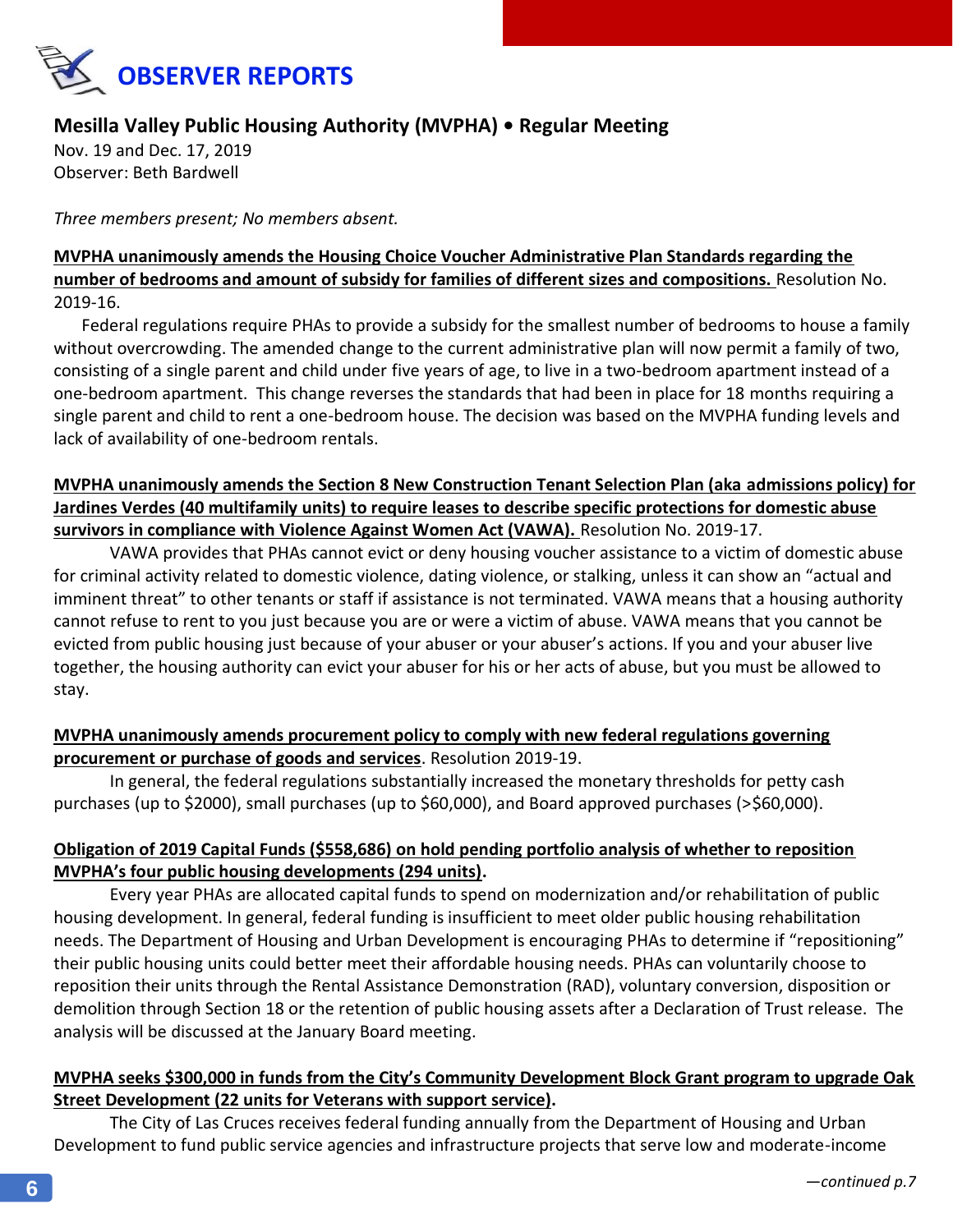

#### **Mesilla Valley Public Housing Authority (MVPHA) cont.**

city residents. MVPHA is seeking funds to upgrade the parking lot and stairways and modernization of kitchen. Grant awards will be announced in March 2020.

#### **FY-2020 Housing Voucher Payment Standards will be set at 99% of fair market rents effective October 1, 2019.**

The Department of Housing and Urban Development published "fair market rents" (FMRs) for the area served by MVPHA. HUD establishes FMRs to determine payment standards or rent ceilings for HUD-funded programs that provide housing assistance. FMRs must be high enough to permit a selection of units and neighborhoods and low enough to maximize the number of low-income families that can be served. A concurrent annual analysis calculates how different payment standards will satisfy the requirement that families pay 30% or less of their gross income on rent. The selected payment standard of 99% of FRMs is a minimal increase from last year's payment standard.

MVPHA delivers 36 turkeys to elderly and disabled tenants in Jardines Alegre and San Pedro public housing developments for Thanksgiving.

MVPHA will distribute up to 211 Coats for Kids in December and January.

## **Board of County Commissioners (BOCC) • Regular Meeting**

Dec. 10, 2019, Doña Ana County Govt. Complex Observer: Jo Galván Nash

*All five members were present, as was Manager Fernando Macias.*

#### **Resolution Requesting Repeal of State Taxation on Social Security for Seniors**

The Board of County Commissioners (BOCC) unanimously approved a Resolution that asks the Governor and legislators to repeal the state's taxation on social security for senior citizens. The Resolution was brought forth by Commission Chairman Lynn Ellins and is similar to the Resolution that was recently approved by the City Council in November.

Ellins said only 13 states (including NM) tax social security for citizens who are 65 or older. He said NM also has the second highest taxation on seniors in the nation. The Resolution asks for exemption for seniors earning up to \$18,000 or up to \$30,000 for married couples.

"This tax undermines the Social Security Program," Ellins said. The original purpose of social security "was to lift seniors out of poverty."

The Resolution also states that the tax impact to individual New Mexicans is an average of \$700 per year. Ellins said that social security is the sole source for one in three seniors. Essentially, it is double taxation since the elderly taxpayers already paid state and federal taxes on their income, he said.

The Resolution also cites that an estimate of 17.5% of the state's population  $-$  120,000 people  $-$  are 65 or older; 12.2% of them are living in poverty  $-$  the third highest in the U.S.

Ellins quoted a Kiplinger report that showed of the 13 states that tax social security, New Mexico is "the least friendly tax state for seniors." If repealed, seniors would have more money to put right back into the community, making the repeal a benefit to the state's economy, he added.

The BOCC hopes the legislation would be presented and approved during the upcoming legislative session.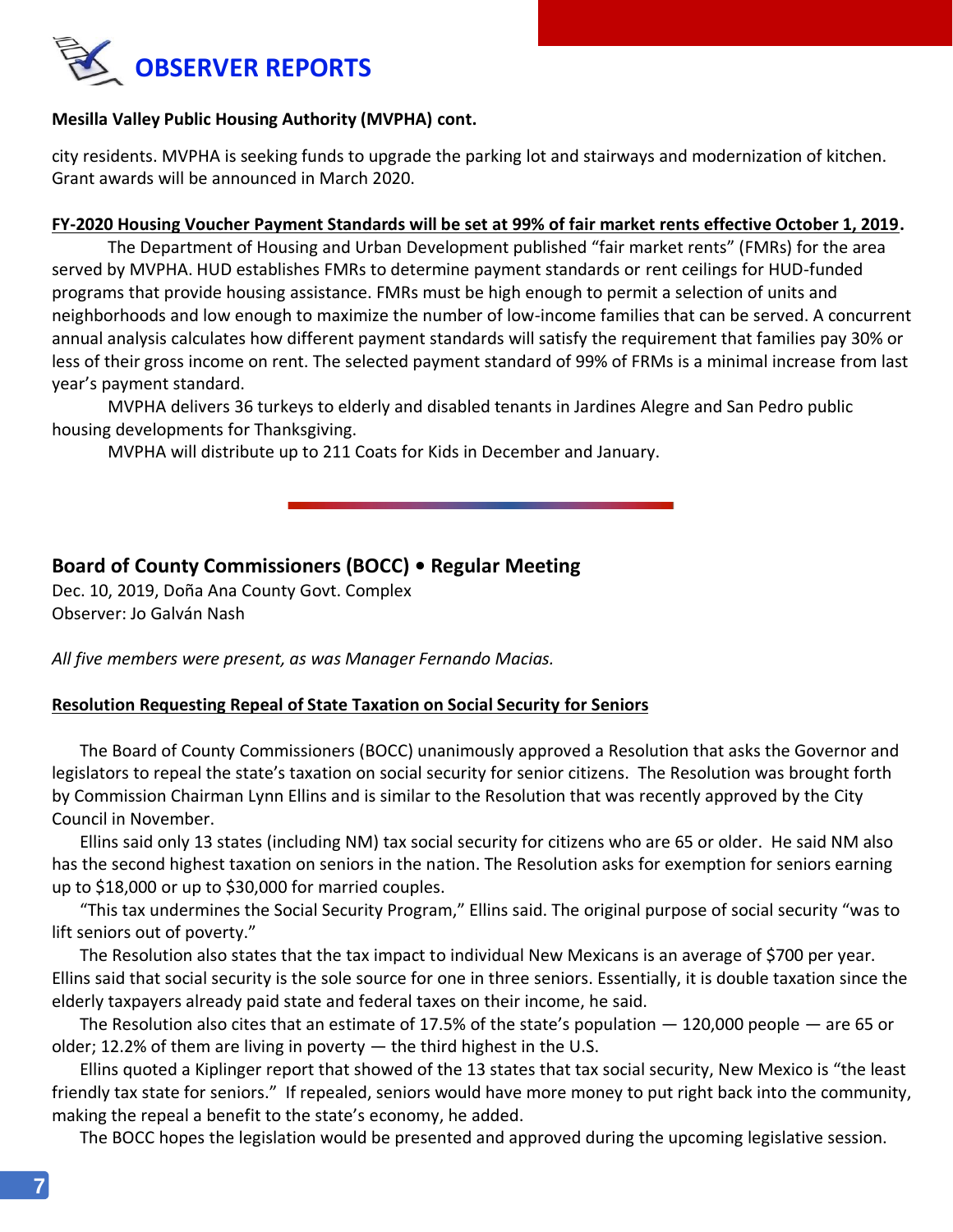# **Treasurer's Report**

Reported by Bob Burn, Treasurer

#### **NOVEMBER 2019 November 2019**

| Date   | Description                                | Deposit/Credit | Payment/Debit  |    | <b>Balance</b> |
|--------|--------------------------------------------|----------------|----------------|----|----------------|
|        |                                            |                |                |    |                |
|        | Citizen's Bank Balance                     |                |                | \$ | 8,105.76       |
|        | Outstanding Payments/Debts Previous Months |                | \$<br>2,690.50 |    |                |
| 1-Nov  | Ck 1003 Consumer Cellular                  |                | \$<br>19.49    | \$ | (19.49)        |
| 1-Nov  | Ck 1004 Kathy Brook                        |                | \$<br>310.00   | \$ | (310.00)       |
| 1-Nov  | Check 105 WE ARE IT (training)             |                | \$<br>150.00   | \$ | (150.00)       |
| 7-Nov  | Ck 1007 Maryellen Kebbel Directory Mail    |                | \$<br>75.03    | \$ | (75.03)        |
| 7-Nov  | Eileen Van Wie Donation                    | \$<br>192.51   |                | \$ | 192.51         |
| 7-Nov  | Eileen Van Wie Liability Insurance         |                | \$<br>192.51   | \$ | (192.51)       |
| 7-Nov  | Eileen Van Wie Donation                    | \$<br>185.00   |                | \$ | 185.00         |
| 7-Nov  | LWVSNM Board Workshop 8/13/2019            |                | \$<br>185.00   | Ś  | (185.00)       |
| 7-Nov  | Ck 1008 Las Cruces Bulletin Voter's Guide  |                | \$<br>2,200.54 | \$ | (2,200.54)     |
| 7-Nov  | Ck 1009 ABC Printing 2019-2020 Directory   |                | \$<br>292.44   | \$ | (292.44)       |
| 7-Nov  | Ck 1010 LWVNM Member Fees                  |                | \$<br>1,189.50 | \$ | (1, 189.50)    |
| 12-Nov | LWV Monthly Dinner Payments                | \$<br>360.00   |                | \$ | 360.00         |
| 12-Nov | Contribution Laura Harper                  | \$<br>25.00    |                | \$ | 25.00          |
| 12-Nov | Ck 1012 Consumer Cellular                  |                | \$<br>19.49    | \$ | (19.49)        |
| 17-Nov | Ck 1013 Zia Promotional Products           |                | \$<br>305.00   | \$ | (305.00)       |
| 17-Nov | Ck 1014 Zia Promotional Products           |                | \$<br>350.00   | \$ | (350.00)       |
|        |                                            |                |                |    |                |
|        |                                            |                |                |    |                |
|        | <b>Citizens's Bank Balance (Actual)</b>    | \$<br>762.51   | \$<br>5,289.00 | \$ | 3,579.27       |
|        | Not Cleared Payments/Checks                |                | \$<br>750.00   | \$ | 2,829.27       |
|        | <b>Outstanding Payments/Debits</b>         |                | \$<br>2,690.50 |    |                |
|        | <b>Account Balance after Debit Payment</b> |                |                | \$ | 888.77         |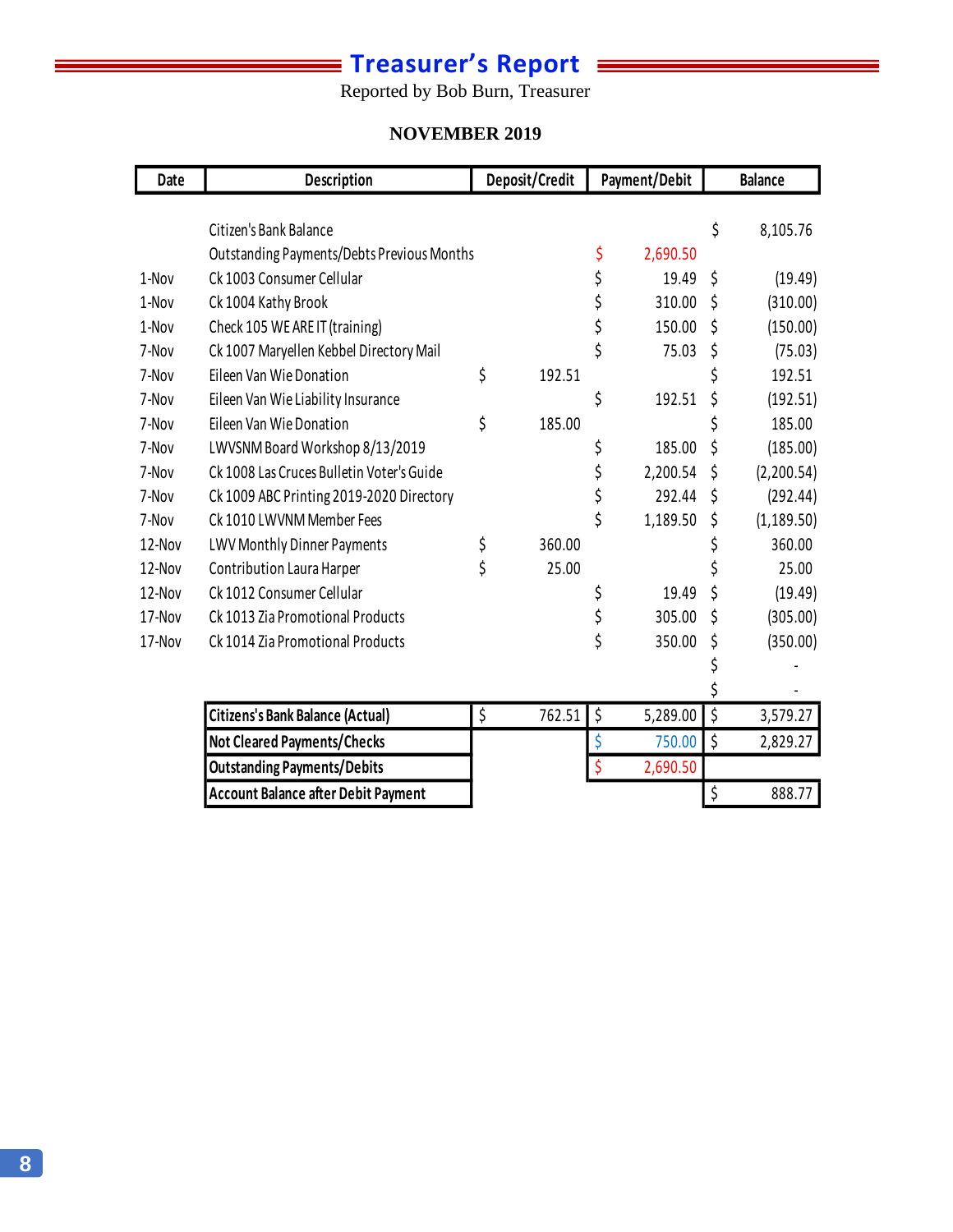| <b>Status</b>     | <b>Book</b>                                                                                                                                                                                                 |
|-------------------|-------------------------------------------------------------------------------------------------------------------------------------------------------------------------------------------------------------|
|                   | <b>Books Selected for Future Meetings</b>                                                                                                                                                                   |
| <b>December</b>   | <b>NO MEETING</b>                                                                                                                                                                                           |
| <b>January 23</b> | GIVE PEOPLE MONEY: How a Universal Basic Income Would End Poverty, Revolutionize<br>Work, and Remake the World, by Annie Lowrey.                                                                            |
|                   | A brilliantly reported, global look at universal basic income—a stipend given to every                                                                                                                      |
|                   | citizen-and why it might be the answer for our age of rising inequality, persistent                                                                                                                         |
|                   | poverty, and dazzling technology. The UBI movement calls into question our deepest<br>intuitions about what we owe each other. Yet as Lowrey persuasively shows, a UBI-                                     |
|                   | giving people money-is not just a solution to our problems, but a better foundation for                                                                                                                     |
|                   | our society in this age of marvels.                                                                                                                                                                         |
|                   | <b>Candidate Books for Future Selection</b>                                                                                                                                                                 |
|                   | Date in left column is the date on which the book was added to this list                                                                                                                                    |
| $6 - 26 - 19$     | A Thousand Small Sanities: The Moral Adventure of Liberalism by Adam Gopnik<br>Not since the early twentieth century has liberalism, been under such relentless attack, from both                           |
|                   | right and left. The crisis of democracy in our era has produced a crisis of faith in liberal institutions                                                                                                   |
|                   | and, even worse, in liberal thought. A Thousand Small Sanities is a manifesto rooted in the lives of<br>people who invented and extended the liberal tradition. Gopnik argues that liberalism is not a form |
|                   | of centrism, nor simply another word for free markets, nor merely a term denoting a set of rights. It                                                                                                       |
|                   | is something far more ambitious: the search for radical change by humane measures.                                                                                                                          |
| $6 - 26 - 19$     | The Conservative Sensibility by George Will                                                                                                                                                                 |
|                   | From the Pulitzer Prize-winning columnist, an "astonishing" and "enthralling" (Booklist) new<br>examination of how the Founders' belief in natural rights created a great American political tradition      |
|                   | The Founders' vision, articulated first in the Declaration of Independence and carried out in the                                                                                                           |
|                   | Constitution, gave the new republic a framework for government unique in world history. Their                                                                                                               |
|                   | beliefs in natural rights, limited government, religious freedom, and in human virtue and dignity                                                                                                           |
|                   | ushered in two centuries of American prosperity. Now, as Will shows, conservatism is under threat-<br>-both from progressives and elements inside the Republican Party.                                     |
| $9 - 14 - 19$     | Deep Medicine: How Artificial Intelligence Can Make Healthcare Human Again By                                                                                                                               |
|                   | <b>Eric Topol</b>                                                                                                                                                                                           |
|                   | One of America's top doctors reveals how AI will empower physicians and revolutionize                                                                                                                       |
|                   | patient care. Medicine has become inhuman, to disastrous effect. The doctor-patient relationship--<br>the heart of medicine--is broken: doctors are too distracted and overwhelmed to truly connect with    |
|                   | their patients, and medical errors and misdiagnoses abound. In Deep Medicine, leading physician                                                                                                             |
|                   | Eric Topol reveals how artificial intelligence can help. AI has the potential to transform everything                                                                                                       |
|                   | doctors do, from notetaking and medical scans to diagnosis and treatment, greatly cutting down the                                                                                                          |
|                   | cost of medicine and reducing human mortality.<br>Quichotte: A Novel by Salman Rushdie                                                                                                                      |
| $9 - 14 - 19$     | A dazzling Don Quixote for the modern age—an epic tour de force that is as much an homage to an                                                                                                             |
|                   | immortal work of literature as it is to the quest for love and family.                                                                                                                                      |
|                   | Inspired by the Cervantes classic, Sam DuChamp, mediocre writer of spy thrillers,                                                                                                                           |
|                   | creates Quichotte, a courtly, addled salesman obsessed with television who falls in                                                                                                                         |
|                   | impossible love with a TV star. Just as Cervantes wrote Don Quixote to satirize the<br>culture of his time, Rushdie takes the reader on a wild ride through a country on the                                |
|                   | verge of moral and spiritual collapse.                                                                                                                                                                      |
| $9 - 14 - 19$     | She Said: Breaking the Sexual Harassment Story That Helped Ignite a Movement by Jodi                                                                                                                        |
|                   | Kantor and Megan Twohey                                                                                                                                                                                     |
|                   | From the Pulitzer Prize-winning reporters who broke the news of Harvey Weinstein's sexual<br>harassment and abuse for the New York Times, Jodi Kantor and Megan Twohey, the thrilling                       |
|                   | untold story of their investigation and its consequences for the #MeToo movement. For many                                                                                                                  |
|                   | years, reporters had tried to get to the truth about Harvey Weinstein's treatment of women. During                                                                                                          |
|                   | months of confidential interviews with top actresses, former Weinstein employees, and other                                                                                                                 |
|                   | sources, many disturbing and long-buried allegations were unearthed, and a web of onerous secret                                                                                                            |
|                   | payouts and nondisclosure agreements was revealed.                                                                                                                                                          |